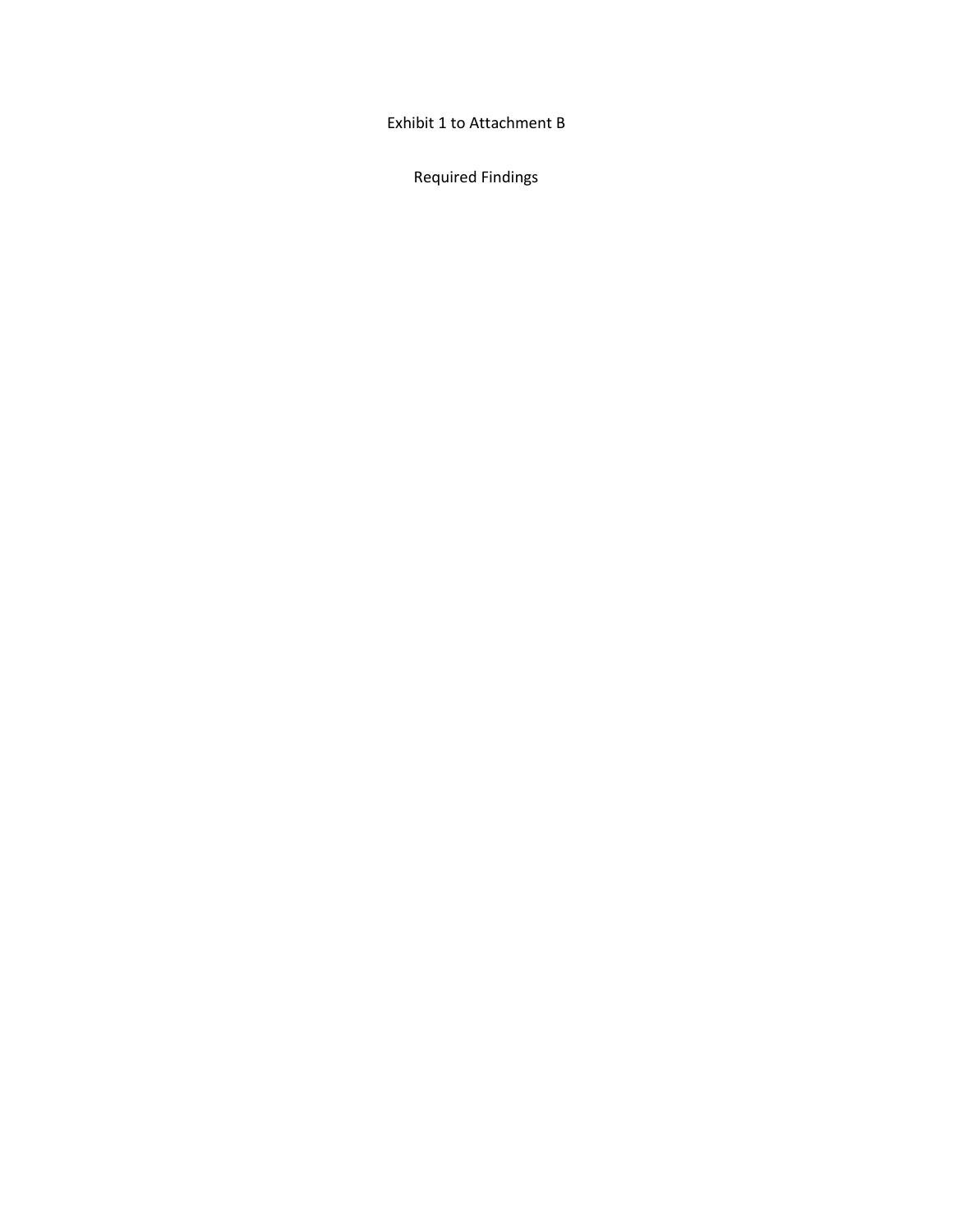#### **EXHIBIT 1**

#### **REQUIRED FINDINGS/RATIONALE**

### TRPA Code of Ordinances Section 3. 3 – Determination of Need to Prepare an Environmental Impact Statement

- Finding: TRPA finds that the proposed Rules of Procedure amendment will not have a significant effect on the environment.
- Rationale: An Initial Environmental Checklist (IEC) has been prepared to evaluate the effects of the proposed amendment to the Code of Ordinances (see Exhibit 3) amendment to the Rules of Procedure (see Exhibit 4). The IEC found that the proposed amendments would not have a significant effect on the environment. The proposed amendments are consistent with and will implement the Regional Plan and Code of Ordinances. The amendments, which waive a fee for deedrestricted affordable, moderate, and achievable housing developed within areas eligible for residential bonus units, and resets a fee, is minor in nature and is not anticipated to result in environmental effects.

#### TRPA Code of Ordinances Section 4. 4 – Threshold-Related Findings

- 1. Finding: The project (amendment to the Code of Ordinances and Rules of Procedure) is consistent with and will not adversely affect implementation of the Regional Plan, including all applicable Goals and Policies, plan area statements and maps, the Code, and other TRPA plans and programs;
	- Rationale: The Code of Ordinances was recently updated (Ordinance 2021-05) to replace the air quality mitigation fee program with a mobility mitigation fee program. The amendment to the Code of Ordinances waives the mobility mitigation fee for deed-restricted affordable, moderate, and achievable housing developed within areas eligible for residential bonus units to align with the Regional Plan goal of concentrating development in town centers and incentivizing affordable housing in those centers. The amendment is consistent with the Regional Plan's goals and policies, including those which seek to reduce Vehicle Miles Travelled. Based on the analysis in the IEC, the Code of Ordinances amendment is minor in nature and will not result in environmental effects. As such, the amendment will support the achievement and maintenance of thresholds.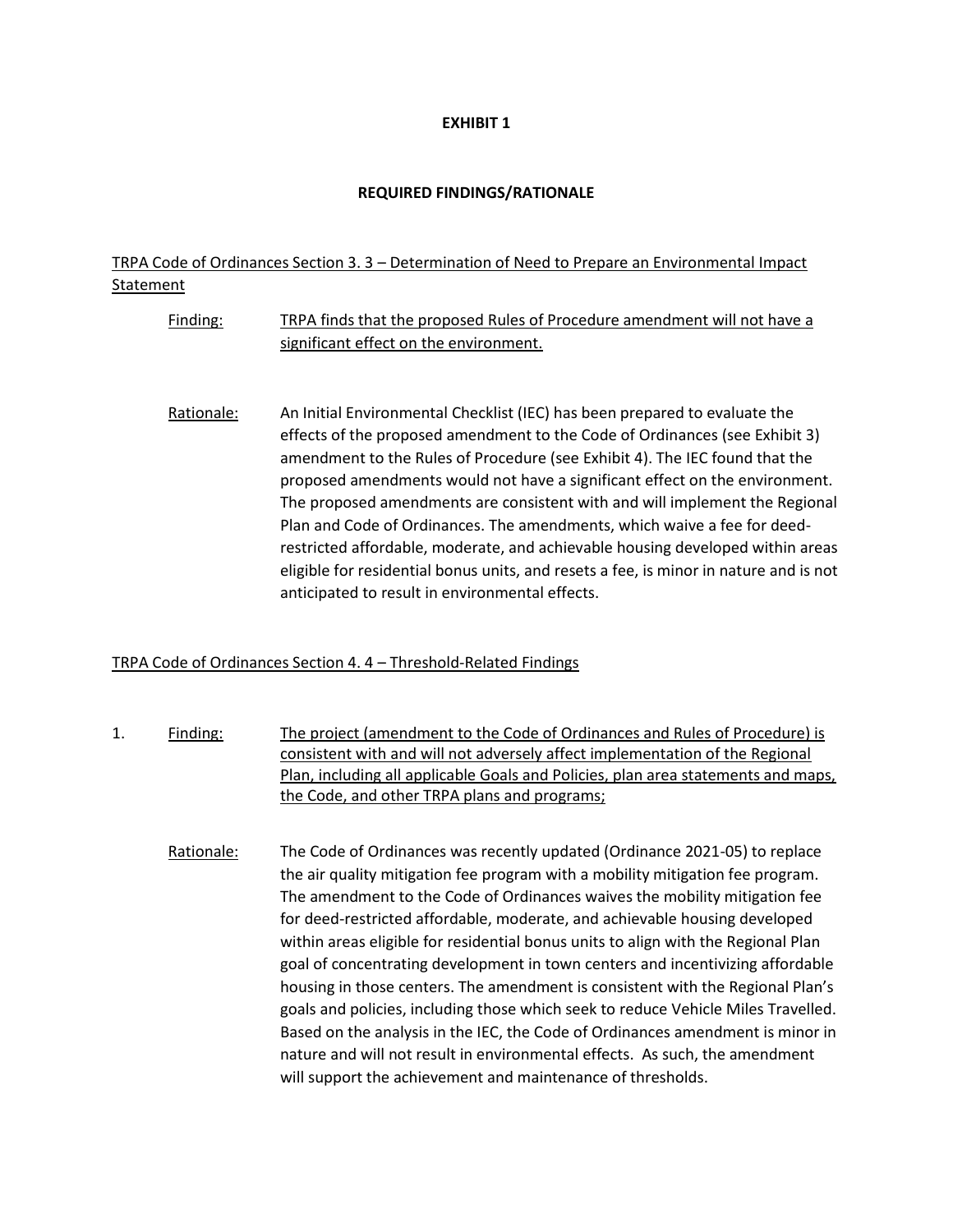The amendment to the Rules of Procedure is intended to reset the fee rate to align the recently adopted 2020 Regional Transportation Plan, to implement the VMT threshold standard at the project level, and to align with the Code of Ordinances. The amendment is consistent with the Regional Plan's goals and policies, including those which seek to reduce Vehicle Miles Travelled. Based on the analysis in the IEC, the Rules of Procedure amendment is minor in nature and will not result in environmental effects. As such, the amendment will support the achievement and maintenance of thresholds.

- 2. Finding: The project will not cause the environmental threshold carrying capacities to be exceeded;
	- Rationale: The proposed amendments are consistent with the threshold attainment strategies in the Regional Plan. The proposed amendments facilitate implementation of the Transportation and Sustainable Communities threshold on a project level and are expected to benefit threshold compliance.
- 3. Finding: Wherever federal, state, or local air and water quality standards apply for the region, the strictest standards shall be attained, maintained, or exceeded pursuant to Article V(d) of the Tahoe Regional Planning Compact.
	- Rationale: The proposed amendments would not adversely affect any state, federal, or local standards. The amendments waives fees for affordable, moderate, and achievable housing, and resets the existing rate for a mitigation fee to implement the VMT threshold standard at the project level and align with the 2020 Regional Transportation Plan.

## TRPA Code of Ordinances Section 4. 6 – Findings Necessary to Amend or Adopt TRPA Ordinances, Rules, or Other TRPA Plans and Programs.

- Finding: The Regional Plan and all of its elements, as implemented through the Code, Rules, and other TRPA plans and programs, as amended, achieves and maintains thresholds.
- Rationale: Please see the rationales for the Section 4.4 findings above. The proposed amendments would not adversely affect threshold attainment and would likely benefit it.